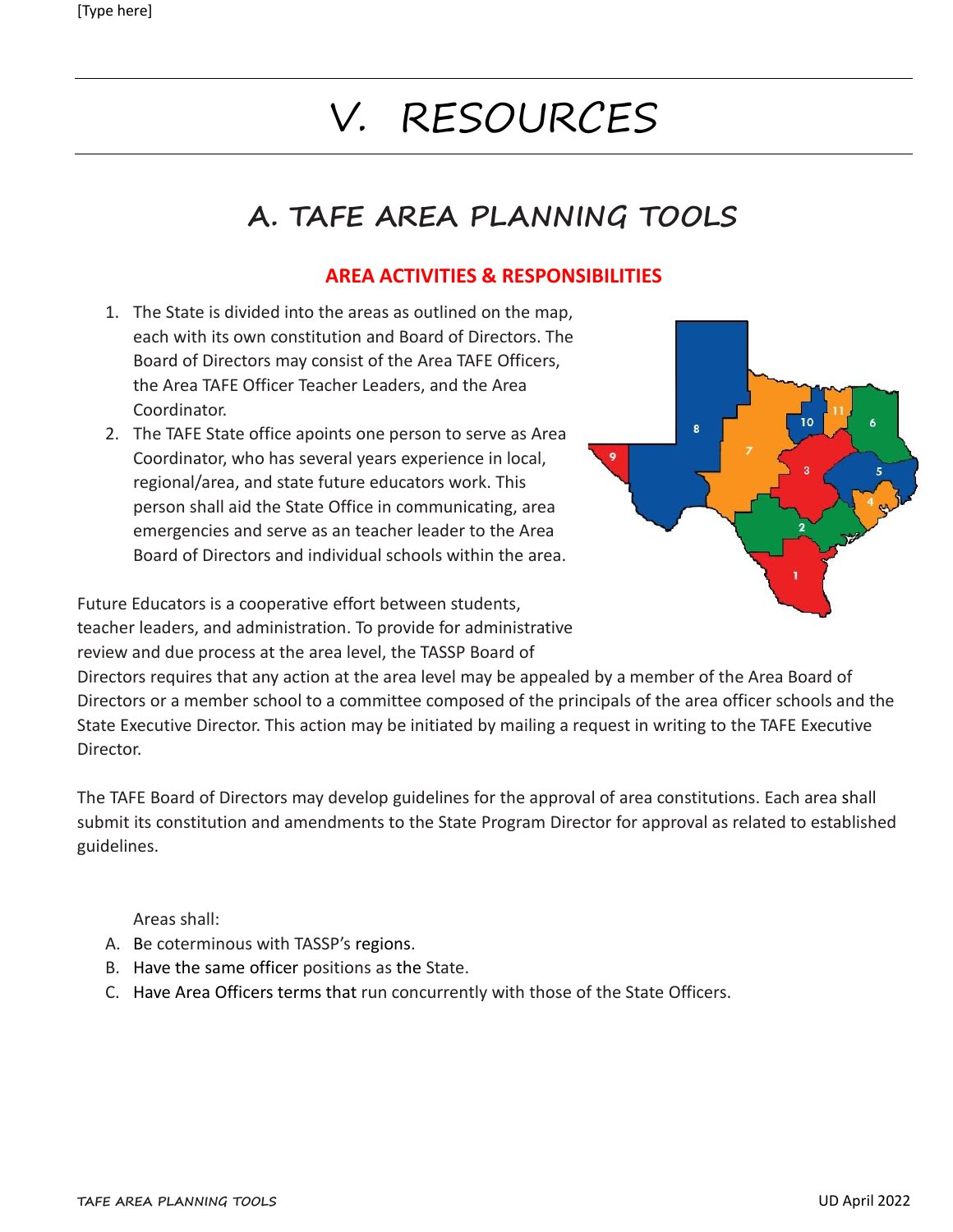#### **TAFE MENTORS**

To expand the support offered in areas, all experienced chapter teacher leaders shall be asked if they would like to serve as a area mentor. When re-affiliating, chapter teacher leaders can indicate their willingness to do so on the affiliation form. All teacher leaders who would like to offer assistance shall be posted by area on the TAFE website for ease of contact. This compiled list of mentors shall compliment the role of the Area Coordinator.



## **AREA OFFICER SCHOOL DUTIES AT THE TEACH TOMORROW SUMMIT**

#### **ALL AREA OFFICERS shall:**

- 1. Represent the association wherever need arises.
- 2. Consult the Area Coordinator on the progress of all activities.
- 3. Write and practice speeches, skits, and other Area Conference presentations with other officers when specified.
- 4. Attend all required meetings.
	- a. TAFE Officer Training Workshop
	- b. May Officer Meeting
	- c. Attend Fall TASSP Region Meeting to promote TAFE when opportunity arises.
	- d. Fall Area Officer Meeting
	- e. Any other meetings that may be called, to ensure the success of the Area Conference.
	- f. Area Conference
	- g. State Teach Tomorrow Summit
- 5. Perform assigned duties at the TAFE Teach Tomorrow Summit.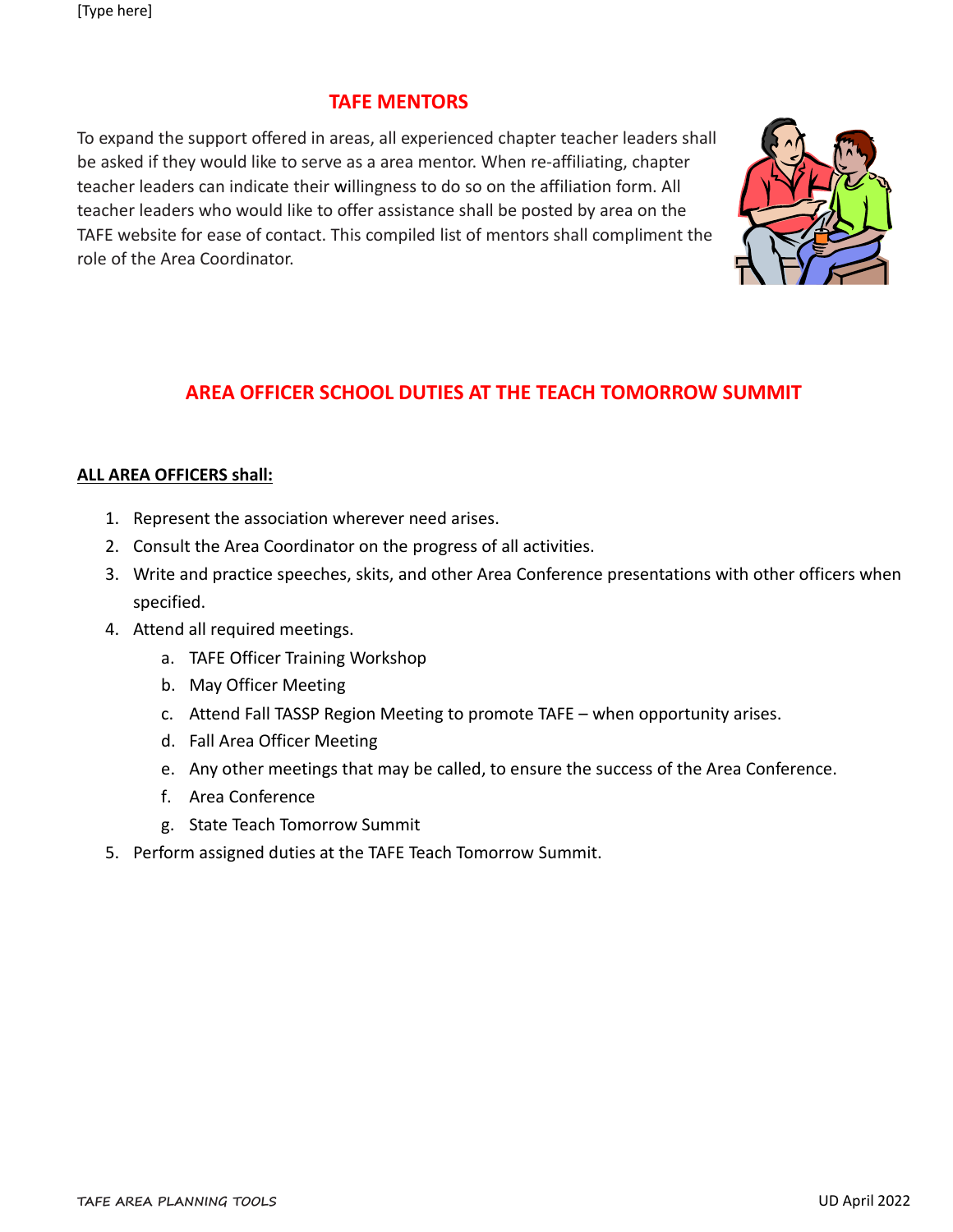#### **AREA PRESIDENT shall:**

- 1. Preside at all meetings including the General Sessions of the Area Conference, using Robert's Rules of order for parliamentary procedure.
- 2. Prepare the agenda for each meeting.
- 3. The President will set up communication with fellow officers and be responsible for reminding officers of their duties.
	- a. such as practicing speeches and presentations
	- b. getting uniforms
	- c. seeing that all deadlines are met
- 4. Work with teacher leader to select uniform pieces.
- 5. Create a conference flier and submit it on Google Drive by the end of May with the body of an email which will be sent with the flier. After both are approved, at the beginning of school (mid-August), send it to all Area Teacher Leaders. Things to include in the body of the email:
	- a. Link to TAFE webpage
	- b. Encourage all to come to the conference
	- c. Benefits of attending the conference and participating in competitive events.
	- d. A little about the conference
- 6. Write and give a welcome address at the first general session of the Area conference. A final draft must be submitted to your teacher leader 45 days prior to the Area conference.
- 7. Introduce the Keynote Speaker.
- 8. Coordinate conference decorations with other officers and teacher leaders.

#### **AREA 1st VICE PRESIDENT shall:**

- 1. Execute the duties of the President in case of the President's absence.
- 2. Serve as Master of Ceremonies of the political rally at the Area TAFE Conference.
- 3. Contact Area Chapters to encourage them to run for an Area Officer position for the next year and let them know they need to send their paperwork to the Area Coordinator.
- 4. Create a flier by the end of May to promote running for area officer with a link to the application guidelines, information about submitting the application materials, and a list of the benefits of being an officer.
	- a. Optional: a link to a video in which current or past officers share the positive benefits of serving as an Area Officer.
- 5. Recognize special guests at the Area conference.
- 6. \*\*Serve as Chairperson of the Credentials Committee in the following capacities:
	- a. Create online ballot for the election of Area officers,
	- b. Distribute voting codes to teacher leaders of delegate schools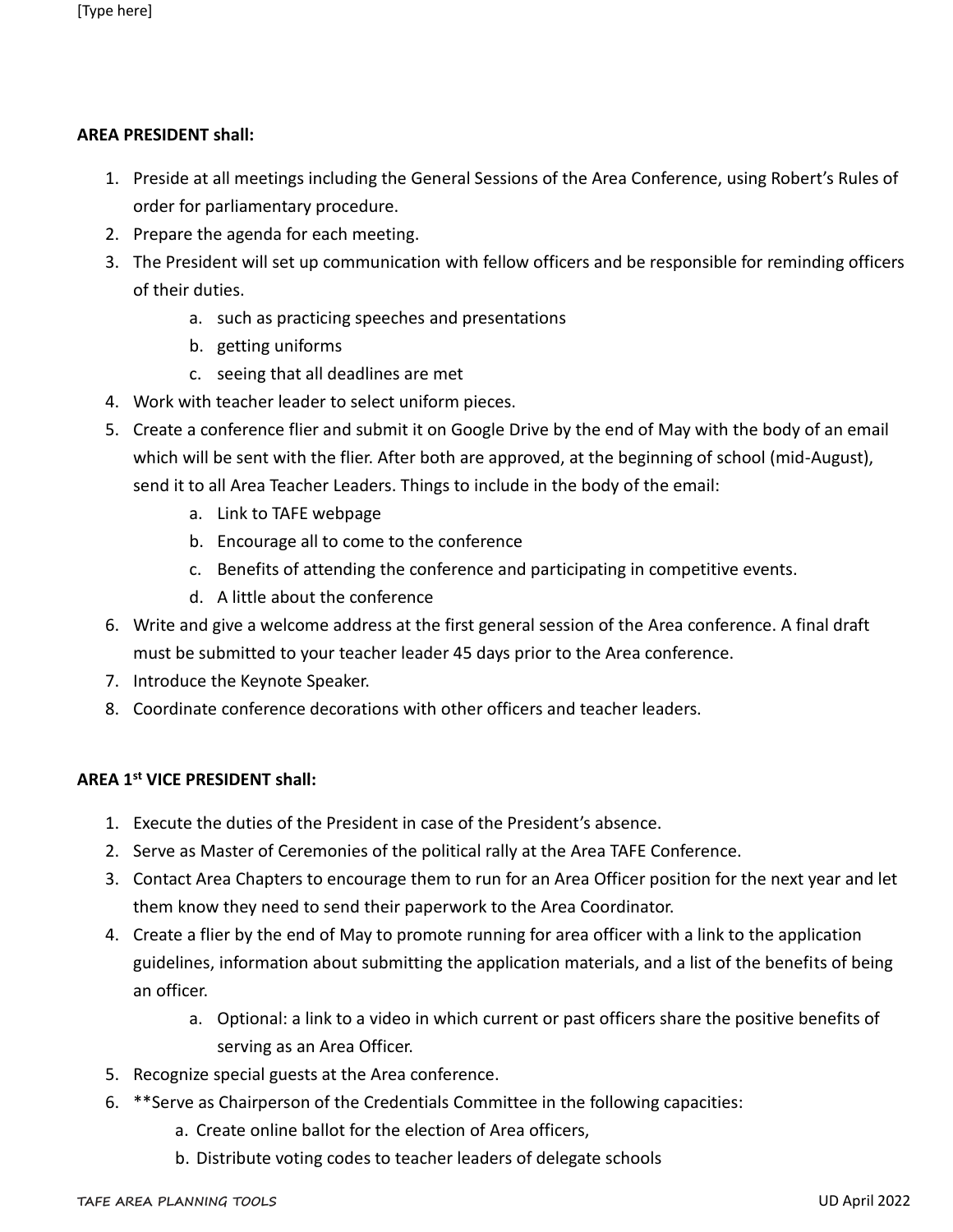#### **AREA 2nd VICE PRESIDENT shall:**

- 1. Execute the duties of the President in case of the President's and 1st Vice-President's absence.
- 2. Organize and facilitate the social sessions and ice breakers
- 3. Set-up a t-shirt contest and create a Google form for submissions. Set of Google form for Voting on tshirt design. One vote per chapter. Report winning shirt design and number of participates (number of designs and votes submitted) to the Area Coordinator.
- 4. Create a flier by the end of May to be posted on the website to advertise the contest. The flier should state the guidelines for the designs and provide the link and deadline for submission.
- 5. Sort and divide t-shirts by schools at area conference
- 6. \*\*Serve as Chairperson of Membership Committee.
	- a. Come up with ways to increase membership and implement the plan with the help of other officers, optional Area Recruitment Video [\(example\)](https://www.dropbox.com/s/nt2sxz3n8sizpz2/Welcome%20to%20Region%2013_1.mp4?dl=0)

#### **AREA SECRETARY shall:**

- 1. Keep an accurate record of all meeting minutes.
- 2. Take care of all correspondence of the Area such as:
	- a. Thank you letters to judges, presenters, and keynote speaker
	- b. Write and submit all announcements
- 3. \*\*Serve as Chairperson of the Tabulations Committee in the following capacities:
	- a. Serve as timekeeper at the political rally
	- b. After receiving the officer position results from the nominating committee, write the new officers in the script prior to the beginning of the final general session.
- 4. Make announcements at General Sessions during the Area Conference,
- 5. Lead TAFE pledge at Area meetings and Area Conference.
- 6. \*\*Prepare the program for the Area Conference, using the tentative schedule and sample program in the Area drive and adjusting it as needed.

#### **AREA HISTORIAN**/**PARLIAMENTARIAN shall:**

- 1. Provide advice on questions of parliamentary procedure at Executive Officer meetings and Area Conference.
- 2. \*\*Serve as chairperson of the College Fair & Exhibits Committee.
	- a. Contact colleges, universities, and other vendors to get them to exhibit. Send an email to prospective exhibitors with a link to the exhibit registration on the TAFE website.
	- b. Send thank you letters to the exhibitors.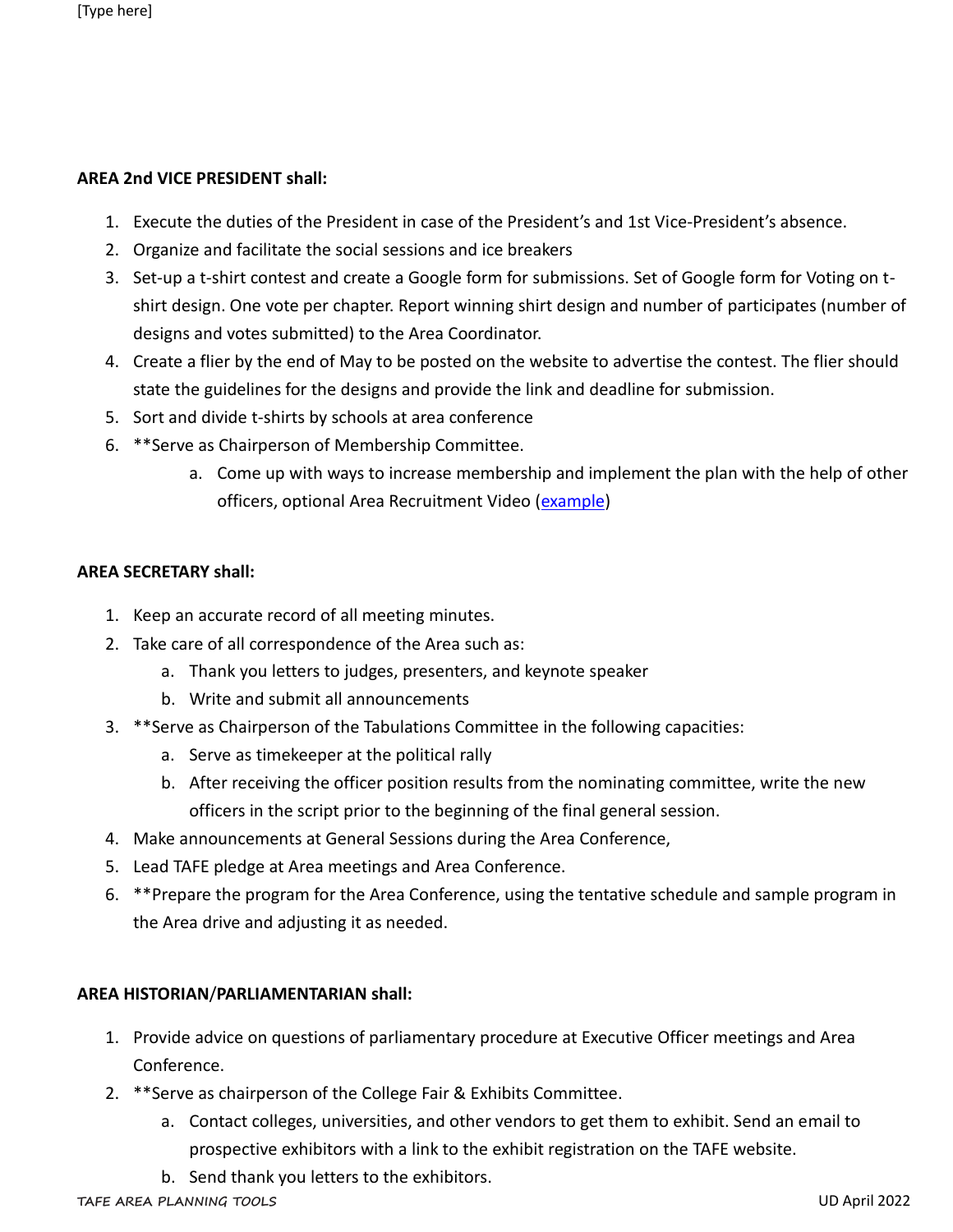- 3. Take official pictures and serve as the social media coordinator at conference and other TAFE Area events; and submit pictures to the TAFE state historian/parliamentarian.
- 4. \*\*Serve as chair of the Community Service Project
	- a. Investigate the ideas shared by all officers for the area community service project with help of other officers.
	- b. Create a poll and conduct a vote of area officers to choose the area's service project.
	- c. Contact the group the community service is being done for to find out their needs and arrange for someone to pick up the donations or to take donations to the facility.
	- d. Create a Community Service Flier and turn in to Area Coordinator for posting on the TAFE website.
	- e. Send reminder emails to the area chapters promoting the service project.
	- f. Set up the booth and signage at the Area Conference for donations and/or project creation and arrange for student helpers to staff the table and help with recordkeeping.
- 5. Lead the pledges to the American and Texas flags at the Opening General Session of the Area Conference.

#### **AREA PRESIDENT TEACHER LEADER**

- 1. Attend the required meetings of Area Officer (see list under All Area Officers)
- 2. Support the Area Officer in their duties by checking periodically to make sure they have completed their assignments by the due dates set by the Area Coordinator.
	- a. Check and proof ALL materials the area officer creates prior to final drafts being submitted.
- 3. Invite the keynote speaker if one cannot be provided by the hosting university.
- 4. Schedule competitive events for the Area conference and set up the Signup Genius for competitors to choose their competition times.
- 5. Designate set-up and decorations before conference and cleanup of facilities after conference.
- 6. Chair the welcome committee at the Area Conference (Signage and student guides)
- 7. Oversee breakout session presenters and the keynote speaker.
- 8. Any other duties assigned to make the conference a success.

#### **AREA 1st VICE PRESIDENT TEACHER LEADER**

- 1. Attend the required meetings of Area Officer (see list under Area Officer)
- 2. Support the Area Officer in their duties by checking periodically to make sure they have completed their assignments by the due dates set by the Area Coordinator
	- a. Check and proof ALL materials the area officer creates prior to final drafts being submitted.
- 3. Work with the President Teacher Leader to take over duties if the President Teacher Leader is unable to fulfill duties.
- 4. \*\*Serve as Chairperson of the Credentials Committee in the following capacities: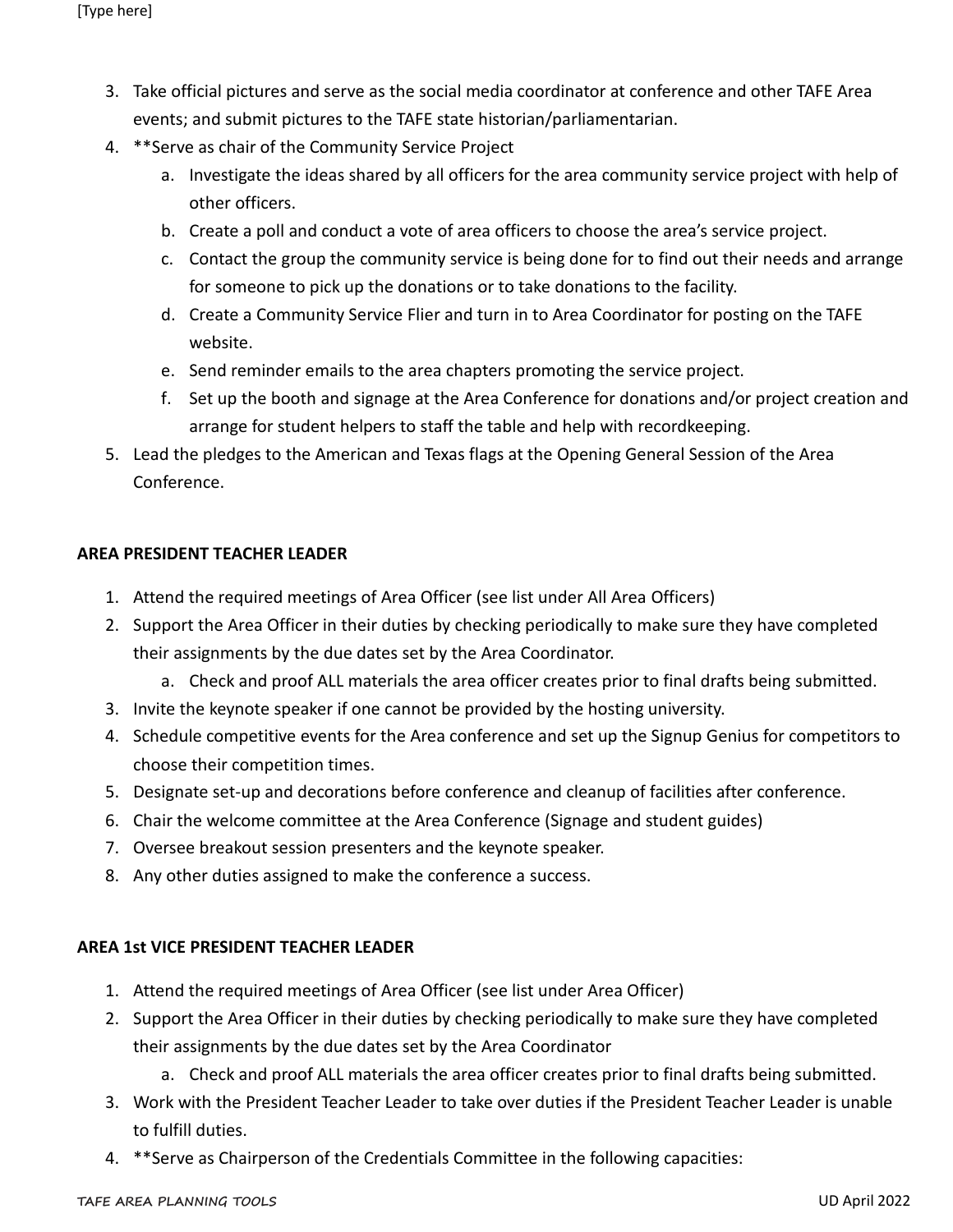- a. Write script for the Political Rally (See Script in drive)
- b. Supervise the ballot creation and voting process for the area officers.
- 5. Schedule judges and student helpers for competitive events using Signup Genius.
- 6. Prepare judges packets to be given to individuals for the Area Conference.
- 7. Give the judges and student helpers orientation prior to competitive events.
- 8. Any other duties assigned to make the conference a success.

#### **AREA 2nd VICE PRESIDENT TEACHER LEADER**

- 1. Attend the required meetings of Area Officer (see list under Area Officer)
- 2. Support the Area Officer in their duties by checking periodically to make sure they have completed their assignments by the due dates set by the Area Coordinator
	- a. Check and proof ALL materials the area officer creates prior to final drafts being submitted.
- 3. \*\*Serve as Chairperson of Membership Committee.
	- a. Work with area officers to implement recruitment plan
	- b. Make sure all chapters are paid members of Educators Rising and TAFE before competing at Area Conference.
- 4. Coordinate lunch distribution and hospitality room for judges and presenters. Give receipts to the Area Coordinator for payment for decorations and food expenses.
- 5. Help the 2<sup>nd</sup> Vice President sort and organize conference t-shirts for distribution.
- 6. Help Secretary Teacher Leader Assemble Conference Packets
- 7. Any other duties assigned to make the conference a success.

#### **AREA SECRETARY TEACHER LEADER**

- 1. Attend the required meetings of Area Officer (see list under Area Officer)
- 2. Support the Area Officer in their duties by checking periodically to make sure they have completed their assignments by the due dates set by the Area Coordinator
	- a. Check and proof ALL materials the area officer creates prior to final drafts being submitted.
- 3. \*Supervise the secretary's preparation of the conference program, using the tentative schedule and sample program in the Area drive and adjusting it as needed.
- 4. Assemble teacher leader conference packets.
- 5. \*\*Serve as Chairpersons of the Tabulations Committee, in the event there are more officers running than there are available spots
	- a. Secure your committee of 4 teacher leaders and 4 students from chapters that are not running an officer for the upcoming year.
	- b. Watch votes as they come in.
	- c. When voting is finished, have the committee verify and certify the votes, then record and sign the results and sign the certification sheet.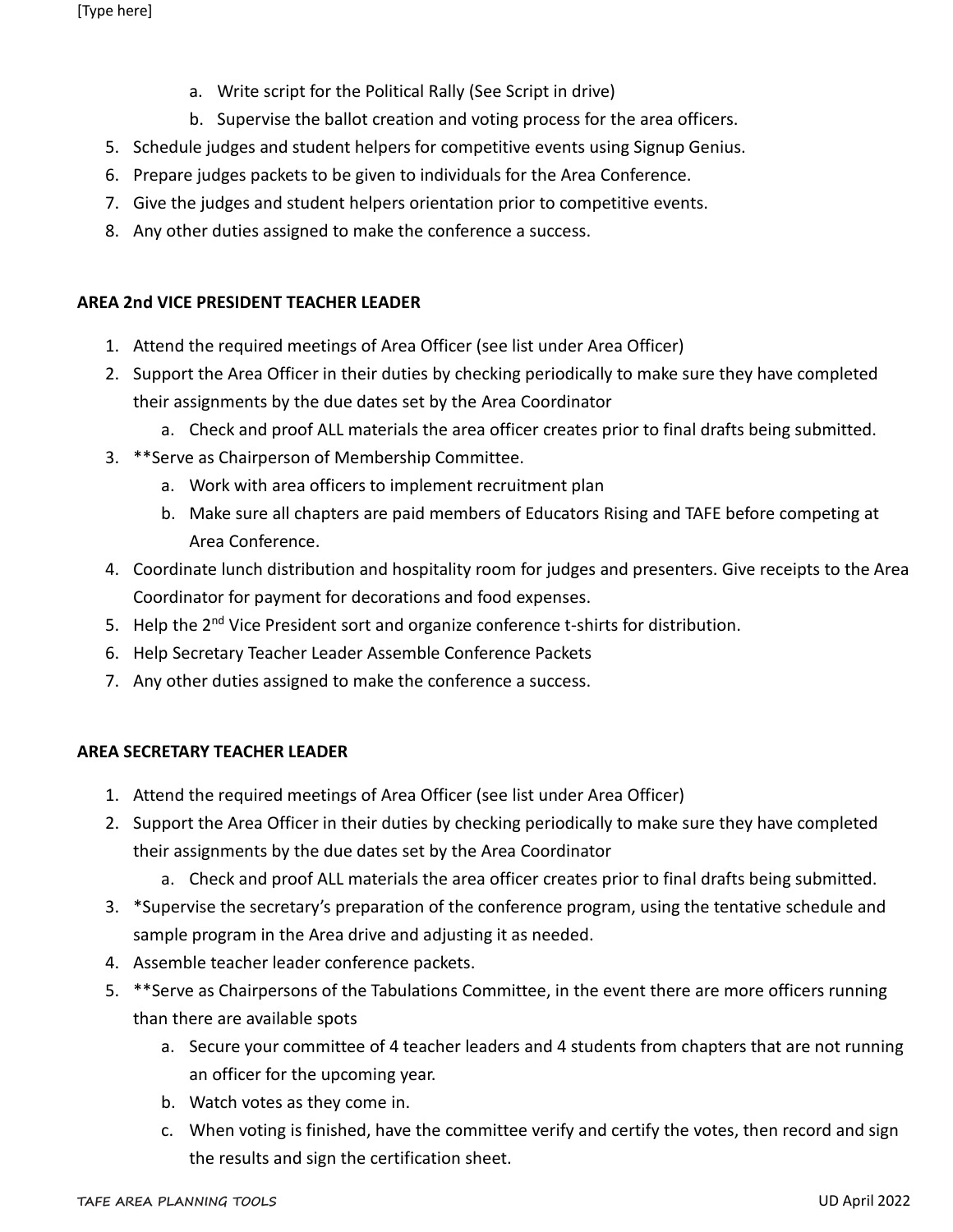- d. Give one copy of the certification report to the Area Coordinator and give the original to the Nominating Committee.
- e. After receiving the officer position results from the nominating committee, write the new officers in the script prior to the beginning of the final general session.
- 6. Set-up and work the registration table and collect any money owed to TAFE at check-in to the conference. Recruit other teacher leaders to assist at registration.
- 7. Add names of State Qualifiers in the script for the closing general session for the officers to read.
- 8. Any other duties assigned to make the conference a success.

#### **AREA HISTORIAN/PARLIAMENTARIAN TEACHER LEADER** •

- 1. Attend the required meetings of Area Officer (see list under Area Officer)
- 2. Support the Area Officer in their duties by checking periodically to make sure they have completed their assignments by the due dates set by the Area Coordinator
	- a. Check and proof ALL materials the area officer creates prior to final drafts being submitted.
- 3. \*\*Serve as chairperson of the College Fair & Exhibits Committee.
	- a. Work with the historian to send an email to prospective exhibitors with a link to the exhibit registration on the TAFE website.
	- b. Set up and oversee booths for College Fair and exhibits
- 4. Oversee the set-p and collection at the Community Service booth.
- 5. As scores are verified at the area competition, prepare the certificates to be given to the participants and State Qualifiers.
- 6. Assign person/s to complete the State Qualifier PowerPoint for the closing general session. (A PowerPoint template will be provided)
- 7. Any other duties assigned to make the conference a success.

#### **AREA COORDINATOR RESPONSIBILITIES**

- 1. Area Coordinator will serve in connection with the TAFE State Program Director to provide services for the Area Officers and assist in conference planning and implementation.
- 2. Attend and assist with an Officer Training Workshop for the TAFE local, area, and state officers.
- 3. Attend and conduct one spring TAFE Area Executive council meeting.
- 4. Attend and conduct one fall TAFE Area Executive council meeting.
- 5. Serve as the conference coordinator at Area Conference.
- 6. Work with officers and their teacher leaders regarding area association business
- 7. Attend and assist with the State Leadership conference
- 8. Other duties to fulfill the responsibilities of the Area Coordinator.
- 9. Send out emails and information to all the area officers and their teacher leaders about assignments, deadlines, and updates to all events.